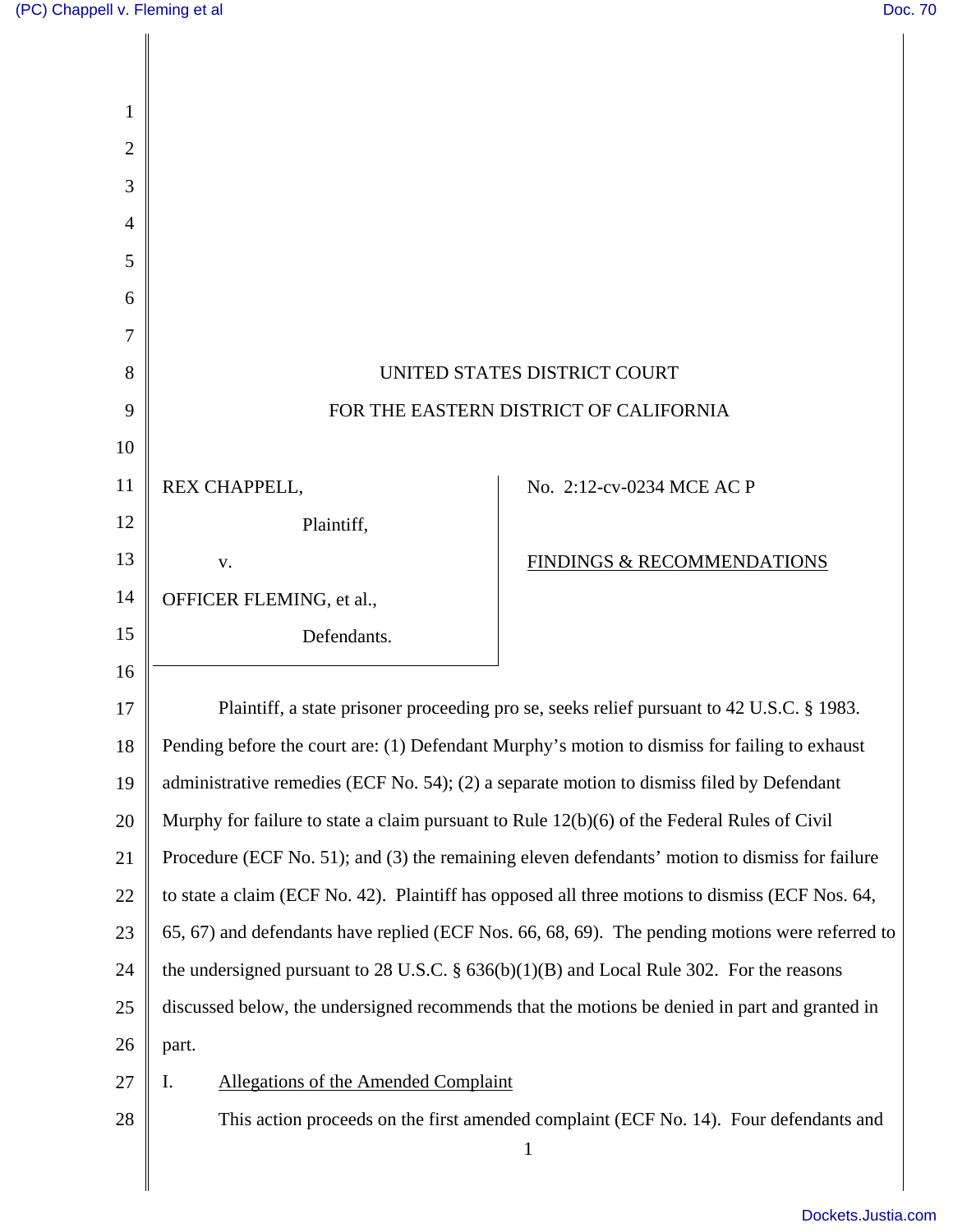1 2 3 4 six claims have previously been dismissed. See ECF Nos. 24 (Order adopting Findings and Recommendation); 16 (Findings and Recommendation). The twelve remaining defendants, movants here, are correctional officers and institutional gang investigators at High Desert State Prison (HDSP), and California Department of Corrections and Rehabilitation (CDCR) officials.

5 6 7 8 9 10 11 12 13 14 15 16 Plaintiff alleges that certain defendants violated his First Amendment rights by validating him as a member of the Black Guerilla Family prison gang ("the BGF") and placing him in the SHU for an indeterminate term, all in retaliation for his filing of prior lawsuits against prison officials and based on the way plaintiff talked to defendant Harrison after a prison riot. ECF No. 14 at 34, 38-39.<sup>1</sup> Plaintiff further alleges that certain defendants conspired to validate him and fabricated evidence against him in support of the validation because, among other things, he had filed a lawsuit against a prison official. ECF No. 14 at 39. Plaintiff also raises a Fourteenth Amendment challenge to the sufficiency and reliability of the evidence used to validate him as a gang member. ECF No. 14 at 43. Separate and apart from his gang validation, plaintiff also alleges that certain defendants endangered his life in violation of the Eighth Amendment by disclosing to other prisoners that plaintiff had suffered a prior conviction for rape. ECF No. 14 at 40-41.

17

## II. Motions to Dismiss Pursuant to Rule  $12(b)(6)$

18 19 20 21 22 23 24 25 26 Defendant Murphy argues that he should be dismissed from this civil action because the amended complaint fails to state either an Eighth Amendment or a First Amendment claim upon which relief can be granted. ECF No. 51 at 3. The only count in the amended complaint in which defendant Murphy is named alleges that Murphy fabricated a CDC-1030 form on May 11, 2009 which was placed in plaintiff's central file at the request of defendants Fleming and Brackett. ECF No. 14 at 32, 39-40. Plaintiff alleges that this evidence was fabricated in order to retaliate against him for his prior civil lawsuits against CDCR officials and/or his 2001 grievance against defendant Murphy. Id. at 32, 39. Defendant Murphy argues that "[t]o the extent that plaintiff attempts to allege that Murphy conspired with Fleming and Brackett to forge records, the

<sup>27</sup> 

<sup>28</sup>  <sup>1</sup> Citations to court documents refer to the page numbers assigned by the court's electronic docketing system and not those assigned by the parties.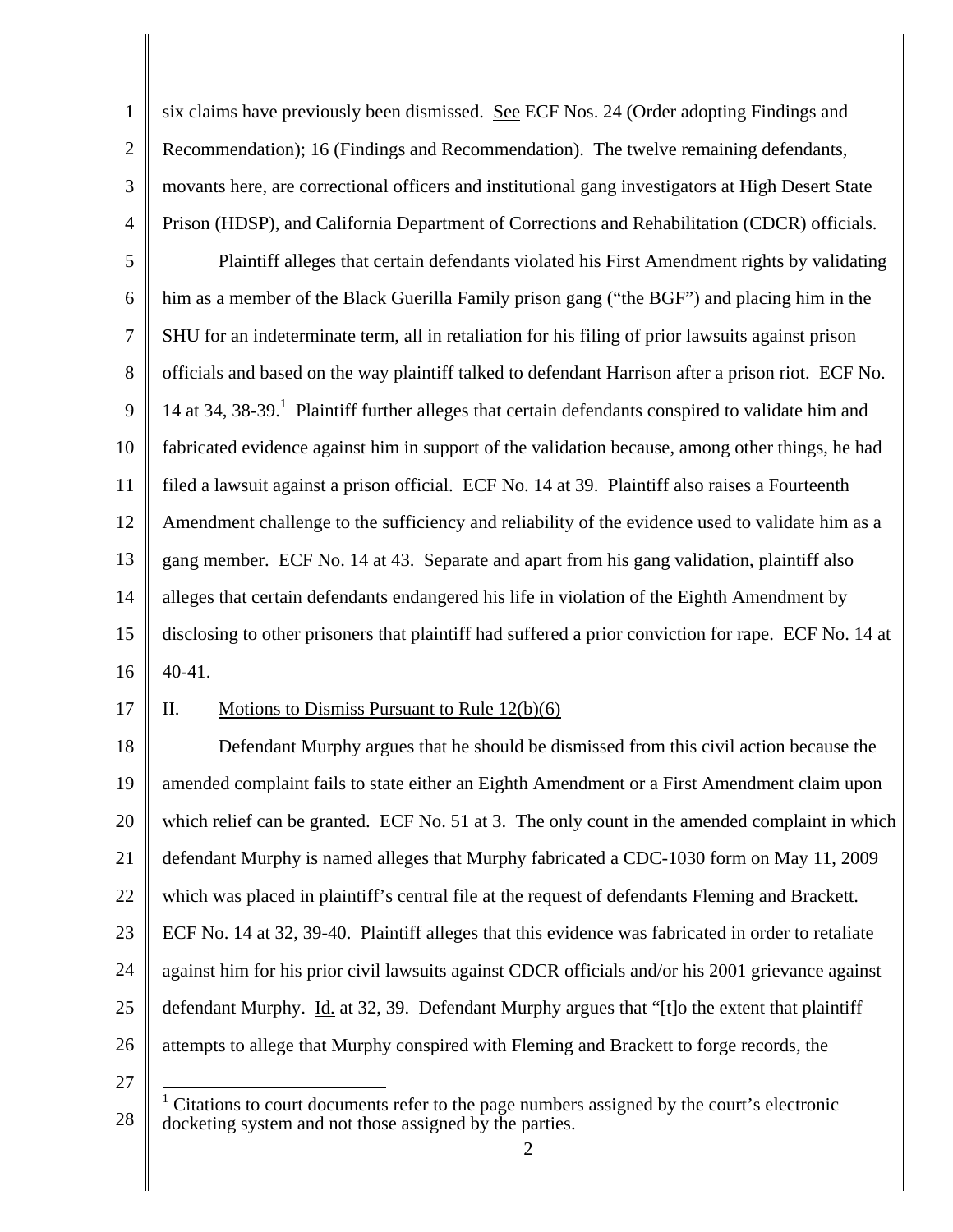1 2 3 4 5 6 7 8 9 10 11 12 13 14 15 16 17 18 19 20 21 22 23 24 25 26 amended complaint fails to meet the strict pleading requirements for conspiracy." ECF No. 51 at 7. The amended complaint fails to state an Eighth Amendment claim with respect to defendant Murphy because he was not present at High Desert State Prison on October 26, 2009 when other defendants allegedly placed plaintiff's life in danger by informing an entire cell block about plaintiff's prior rape conviction. ECF No. 51 at 5. Furthermore, according to defendant Murphy, the amended complaint does not allege that he took any adverse action against plaintiff that would cause a chilling effect on plaintiff's First Amendment rights because nowhere in the amended complaint does it explain what a CDC-1030 is, or what role, if any, it played in plaintiff's validation." ECF No. 51 at 8. Defendant Murphy also argues that plaintiff has failed to state a valid retaliation claim because his classification as a gang member furthered the legitimate penological purpose of stopping gang activity. ECF No. 51 at 8-9. The remaining eleven defendants also move for dismissal pursuant to Rule 12(b)(6). ECF No. 42. With respect to plaintiff's due process challenge to his gang validation, defendants Cates, McDonald, Perez, J. Harrison and Marquez argue that he fails to state a claim because the documents attached to the amended complaint indicate that he received notice and an opportunity to respond to his gang validation and that it was based on "some evidence." ECF No. 42-1 at 4-9. Defendants Cate, McDonald and Perez further submit that the amended complaint fails to establish their personal participation in the alleged violation of plaintiff's constitutional. ECF No. 42-1 at 9-10. The mere fact that these defendants worked in a supervisory capacity is not sufficient to state a claim under Section 1983. Id. at 10. Additionally, because there was some evidence supporting plaintiff's gang validation and because validation advanced a legitimate penological purpose, defendants argue that plaintiff has failed to state a claim for retaliation under the First Amendment. ECF No. 42-1 at 10-11. Defendants Brackett, Amero, Perez, Audette, and Harrison assert that the amended complaint fails to establish that their actions were motivated by a retaliatory animus or responsive to protected conduct. ECF No. 42-1 at 11-12. As an additional ground to grant the motion to

- 27 dismiss, defendants assert that the vague and conclusory assertions of a conspiracy are not
- 28 sufficient to meet the heightened pleading requirements of a conspiracy claim under Section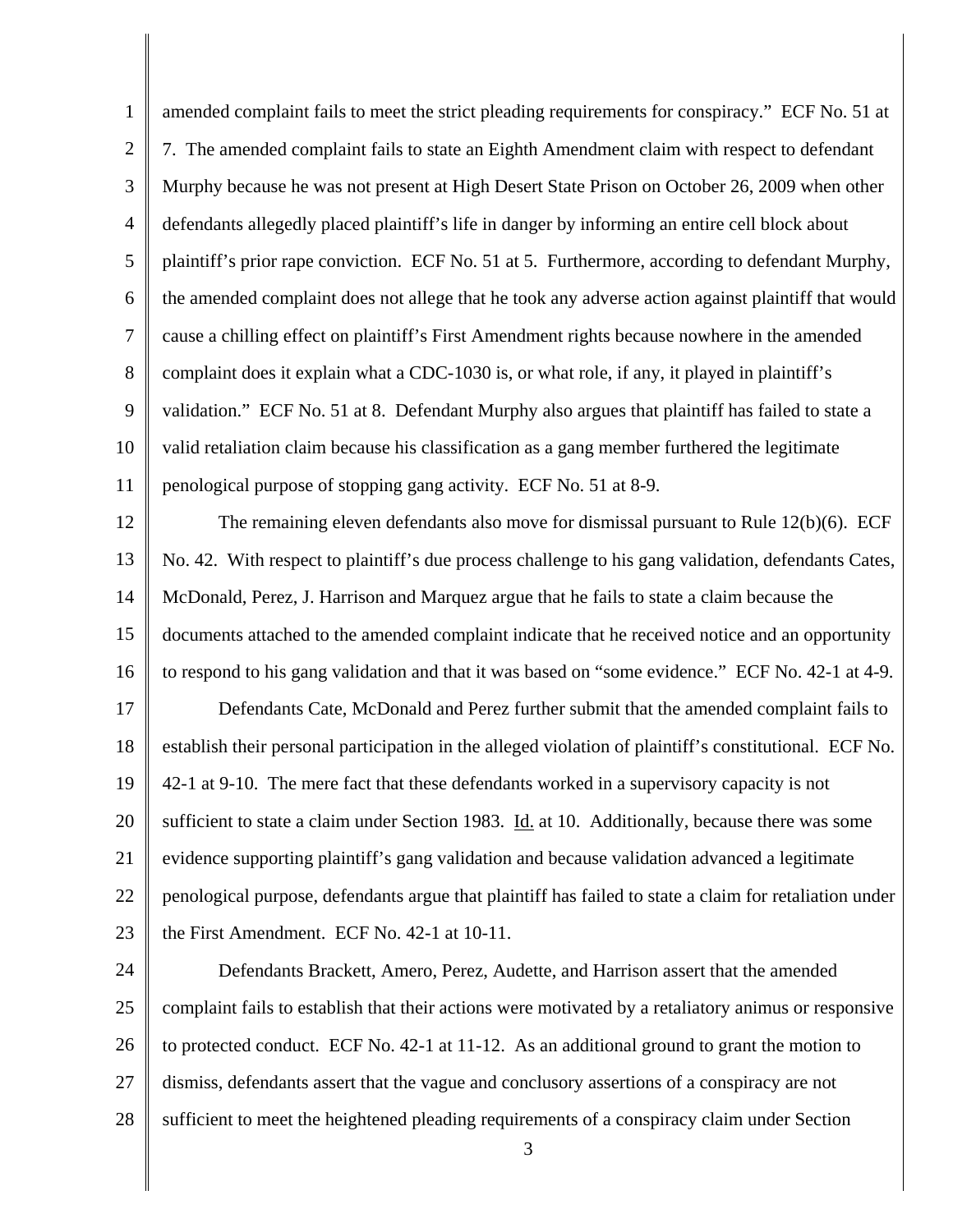1

1983. ECF No. 42-1 at 12-13.

2 3 4 5 6 7 8 9 10 11 12 13 With respect to the Eighth Amendment claim for placing plaintiff's life in danger by announcing to other prisoners that he was a rapist, defendants Fleming, Harrison, Brackett, and Audette argue that the exhibits attached to the amended complaint establish otherwise. ECF No. 42-1 at 13-15. Plaintiff admits in the exhibits that prison inmates read his transcripts twenty years ago and that if his prior rape conviction actually placed him in danger he "would've ended up stabbed or dead 30 years ago." ECF No. 42-1 at 13 (quoting ECF No. 14 at 54). The Eighth Amendment claim should also be dismissed because plaintiff has failed to allege any actual injury, and is also moot due to his subsequent transfer to California Correctional Institute (CCI). ECF No. 42-1 at 14. At most, defendants assert, plaintiff's Eighth Amendment claim establish only a generalized fear or an emotional injury that is not sufficient under Section 1997e(e) of the Prison Litigation Reform Act (PLRA). Id. at 14. For the first time in their reply, defendants assert a brand new basis upon which to dismiss

14 15 16 17 18 19 20 21 22 plaintiff's amended complaint. See ECF No. 66 at1-2, 6-7. Defendants contend that plaintiff's retaliation claim is Heck barred because plaintiff is seeking to expunge his gang validation and thereby invalidate or reduce his current term of imprisonment. See Heck v. Humphrey, 512 U.S. 477 (1994). The basis for a Heck challenge was apparent from the time that plaintiff filed his amended complaint. See ECF No. 14 at 44-46 (prayer for relief); see also ECF No. 7 at 4-5 (original screening order). This theory was therefore available to defendants at the time they filed their original motion to dismiss. By waiting until their reply to raise the issue, they foreclosed plaintiff's ability to respond. Such sand-bagging of a pro se plaintiff will not be condoned by this court. For this reason, the undersigned declines to address the issue at this time.

23

III. Standards Governing a Motion to Dismiss

24 25 26 27 28 The purpose of a motion to dismiss pursuant to Rule  $12(b)(6)$  is to test the legal sufficiency of the complaint. N. Star Int'l v. Ariz. Corp. Comm'n, 720 F.2d 578, 581 (9th Cir. 1983). "Dismissal can be based on the lack of a cognizable legal theory or the absence of sufficient facts alleged under a cognizable legal theory." Balistreri v. Pacifica Police Dep't, 901 F.2d 696, 699 (9th Cir. 1990). In order to survive dismissal for failure to state a claim, a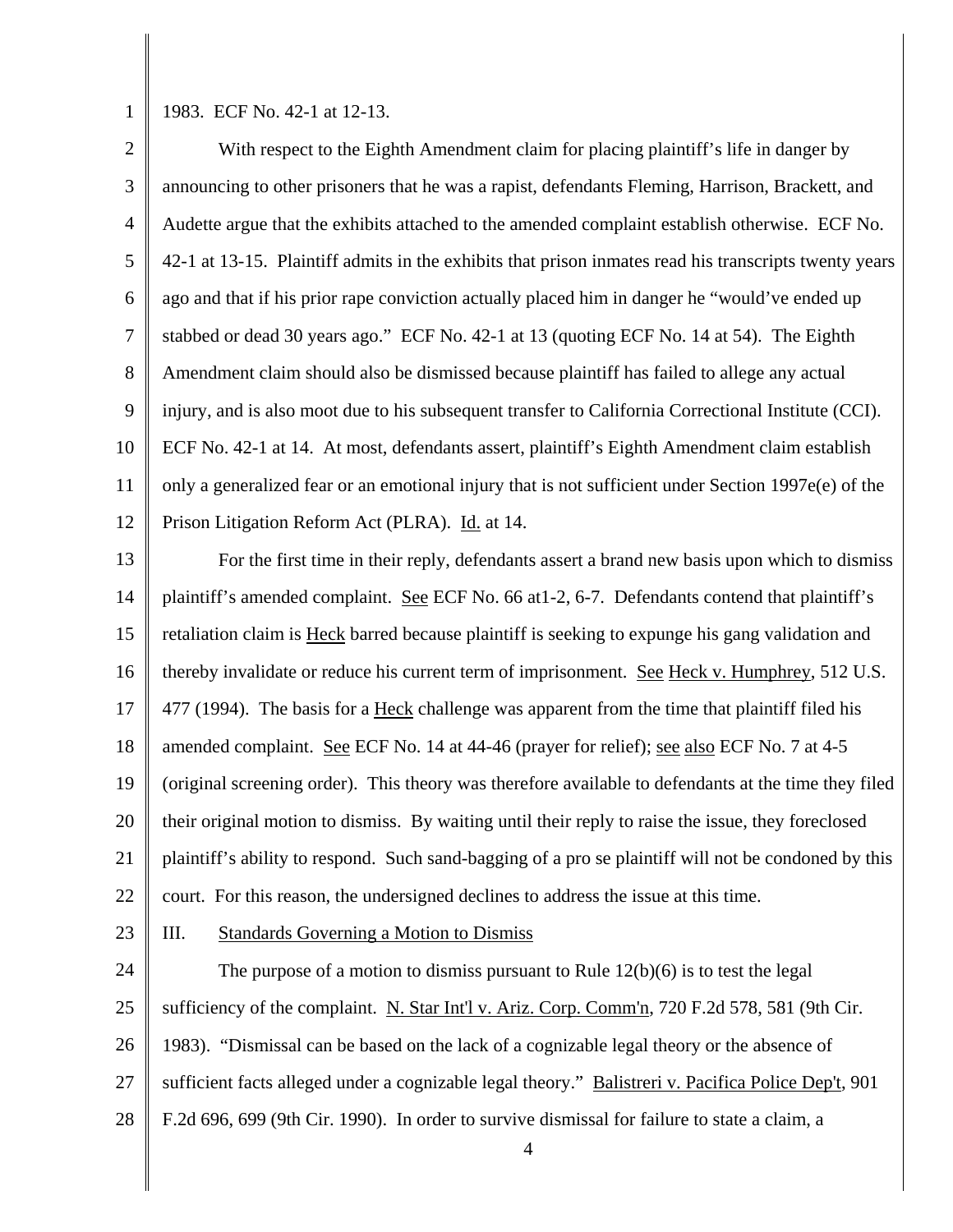1 2 3 4 5 6 7 8 9 10 11 12 13 14 15 16 17 18 19 20 21 22 23 24 25 26 27 28 complaint must contain more than a "formulaic recitation of the elements of a cause of action;" it must contain factual allegations sufficient to "raise a right to relief above the speculative level." Bell Atlantic Corp. v. Twombly, 550 U.S. 544, 555 (2007). "The pleading must contain something more ... than ... a statement of facts that merely creates a suspicion [of] a legally cognizable right of action." Id., (quoting 5 C. Wright & A. Miller, Federal Practice and Procedure § 1216, pp. 235–236 (3d ed.2004)). "[A] complaint must contain sufficient factual matter, accepted as true, to 'state a claim to relief that is plausible on its face.'" Ashcroft v. Iqbal, 556 U.S. 662, 678 (2009) (quoting Twombly, 550 U.S. at 570). "A claim has facial plausibility when the plaintiff pleads factual content that allows the court to draw the reasonable inference that the defendant is liable for the misconduct alleged." Id. In considering a motion to dismiss, the court must accept as true the allegations of the complaint in question, Hospital Bldg. Co. v. Rex Hospital Trustees, 425 U.S. 738, 740 (1976), construe the pleading in the light most favorable to the party opposing the motion and resolve all doubts in the pleader's favor. Jenkins v. McKeithen, 395 U.S. 411, 421, reh'g denied, 396 U.S. 869 (1969). Moreover, pro se pleadings are held to a less stringent standard than those drafted by lawyers. Haines v. Kerner, 404 U.S. 519, 520 (1972). A motion to dismiss for failure to state a claim should not be granted unless it appears beyond doubt that plaintiff can prove no set of facts in support of the claim that would entitle him to relief. See Hishon v. King & Spalding, 467 U.S. 69, 73 (1984), citing Conley v. Gibson, 355 U.S. 41, 45-46 (1957); see also Palmer v. Roosevelt Lake Log Owners Ass'n, 651 F.2d 1289, 1294 (9th Cir. 1981). The court may consider facts established by exhibits attached to the complaint. Durning v. First Boston Corp., 815 F.2d 1265, 1267 (9th Cir. 1987). The court may also consider facts which may be judicially noticed, Mullis v. United States Bankruptcy Ct., 828 F.2d 1385, 1388 (9th Cir. 1987); and matters of public record, including pleadings, orders, and other papers filed with the court, Mack v. South Bay Beer Distributors, 798 F.2d 1279, 1282 (9th Cir. 1986). The court need not accept legal conclusions "cast in the form of factual allegations." Western Mining Council v. Watt, 643 F.2d 618, 624 (9th Cir. 1981). ////

5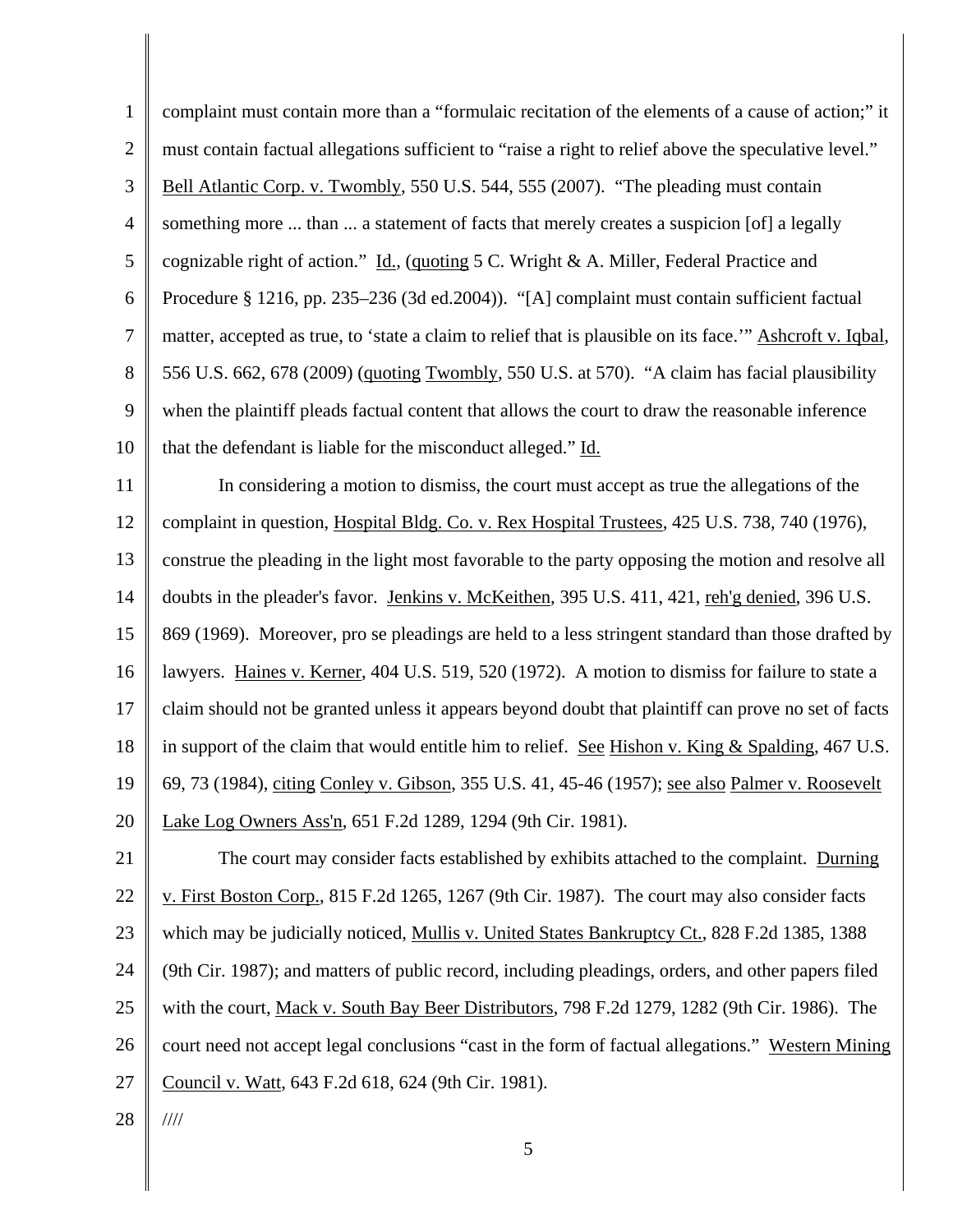1

# IV. Analysis

2 3

# A. First Amendment Retaliation Claim

1. Legal Standards

4 5 6 7 8 9 10 11 12 "Within the prison context, a viable claim of First Amendment retaliation entails five basic elements: (1) An assertion that a state actor took some adverse action against an inmate (2) because of (3) that prisoner's protected conduct, and that such action (4) chilled the inmate's exercise of his First Amendment rights, and (5) the action did not reasonably advance a legitimate correctional goal ." Rhodes v. Robinson, 408 F.3d 559, 567–68 (9th Cir. 2005). An allegation of retaliation against a prisoner's First Amendment right to file a prison grievance is sufficient to support a claim under section 1983. Bruce v. Ylst, 351 F.3d 1283, 1288 (9th Cir. 2003). Adverse action is action that "would chill a person of ordinary firmness" from engaging in that activity. Pinard v. Clatskanie School Dist., 467 F.3d 755, 770 (9th Cir. 2006).

13

#### 2. Sufficiency of the Claim

14 15 16 17 18 19 20 21 22 Plaintiff states two distinct factual predicates for his retaliation claim. First, plaintiff alleges that Officer Fleming informed him that he was going to validate plaintiff based on the surly way in which plaintiff talked to Fleming's partner, defendant Harrison. See ECF No. 14 at 13, 34. While the amended complaint is full of salty language that plaintiff directed at various CDCR officers and staff, rude and insolent language is not protected conduct under the First Amendment. See Rhodes v. Robinson, 408 F.3d 559 (9th Cir. 2005). Even though defendant Fleming's alleged retort was unprofessional, it does not rise to the level of a constitutional violation. For this reason, the undersigned recommends dismissing this aspect of plaintiff's First Amendment retaliation claim.

23 24 25 26 27 28 Plaintiff also alleges in his amended complaint that Defendants Fleming, Brackett, W. Harrison, Amero and Perez "targeted plaintiff for validation of the BGF gang and an indeterminate SHU [term]… solely because of plaintiff exercising protected conduct… [in filing] a criminal complaint against Mike Wright (who used to be their supervisor of I.G.I), and [a] civil action against Defendant Perez…." ECF No. at 12-13, 21, 34. According to the verified allegations in the amended complaint, defendant Fleming informed plaintiff that he was going to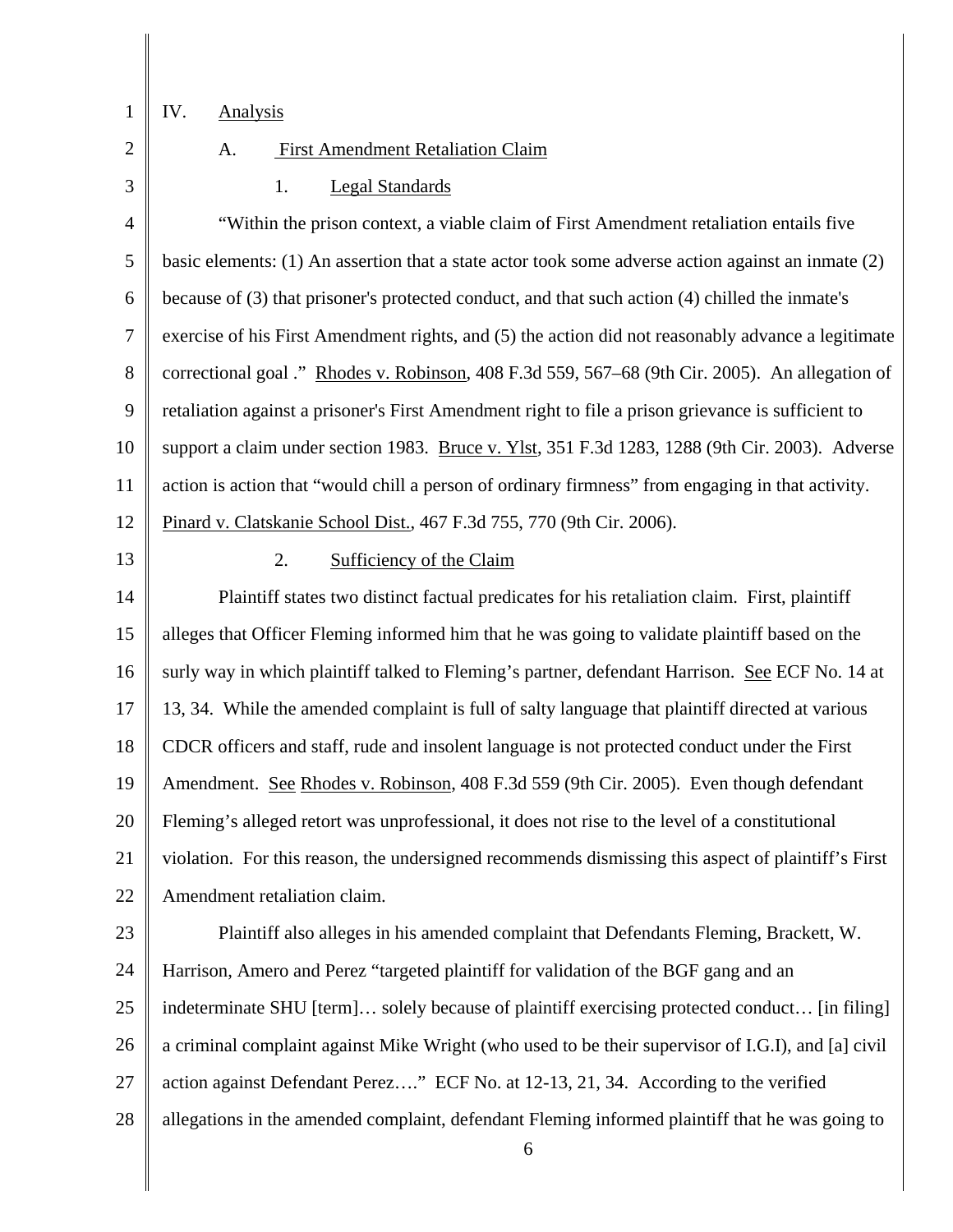| $\mathbf{1}$   | validate him because plaintiff filed a civil suit and criminal complaint against "Mike." ECF No.        |
|----------------|---------------------------------------------------------------------------------------------------------|
| $\overline{2}$ | 14 at 13. Defendants Brackett and W. Harrison were allegedly present while this statement was           |
| 3              | made. Id. On another occasion Fleming, Brackett, W. Harrison and another officer surrounded             |
| $\overline{4}$ | plaintiff while Fleming expressly threatened him with retaliatory validation. ECF No. 14 at 15.         |
| 5              | Defendant Perez allegedly acknowledged that the officers knew plaintiff was not BGF but                 |
| 6              | intended to validate him anyway because he was a litigator. ECF No. 14 at 30-31, 38.                    |
| $\tau$         | Defendants Fleming, Brackett, W. Harrison, Amero and Perez all participated in the creation of          |
| $8\,$          | an evidentiary record to support gang validation despite the fact that plaintiff had no BGF ties.       |
| 9              | ECF No. 14 at 21-24. As stated above, the filing of a prison grievance or a civil rights lawsuit is     |
| 10             | protected conduct under the First Amendment. Therefore, plaintiff has stated a valid claim of           |
| 11             | retaliation against these defendants. For that reason, the undersigned recommends denying these         |
| 12             | defendants' motion to dismiss for failing to state a First Amendment retaliation claim.                 |
| 13             | <b>Eighth Amendment Claims</b><br><b>B.</b>                                                             |
| 14             | <b>Legal Standards</b><br>1.                                                                            |
| 15             | Prison officials have a duty to take reasonable steps to protect inmates from violence at               |
| 16             | the hands of other prisoners. See Farmer v. Brennan, 511 U.S. 825, 833 (1994). To establish a           |
| 17             | violation of this duty, the prisoner must establish that prison officials were deliberately indifferent |
| 18             | to serious threats to an inmate's safety. Id. at 834. However, just like any other claim for            |
| 19             | damages under § 1983, plaintiff must have suffered an actual injury that "need not be significant       |
| 20             | but must be more than de minimis." Oliver v. Keller, 289 F.3d 623, 627 (9th Cir. 2002).                 |
| 21             | 2.<br>Sufficiency of the Claim                                                                          |
| 22             | The factual basis for plaintiff's Eighth Amendment claim is centered on an October 26,                  |
| 23             | 2009 incident that occurred in plaintiff's housing unit. According to plaintiff's verified amended      |
| 24             | complaint, defendants Fleming, Brackett, W. Harrison, and Audette surrounded plaintiff's cell           |
| 25             | and ordered him out. ECF No. 14 at 15-19. A verbal exchange ensued between the officers and             |
| 26             | plaintiff, during which defendant Fleming informed the entire cell block that plaintiff was a           |
| 27             | rapist. Id. at 17. Plaintiff alleges that this information placed him in danger of physical attack      |
| 28             | from other inmates. Id. Defendants Fleming, Brackett, W. Harrison, and Audette then ordered<br>7        |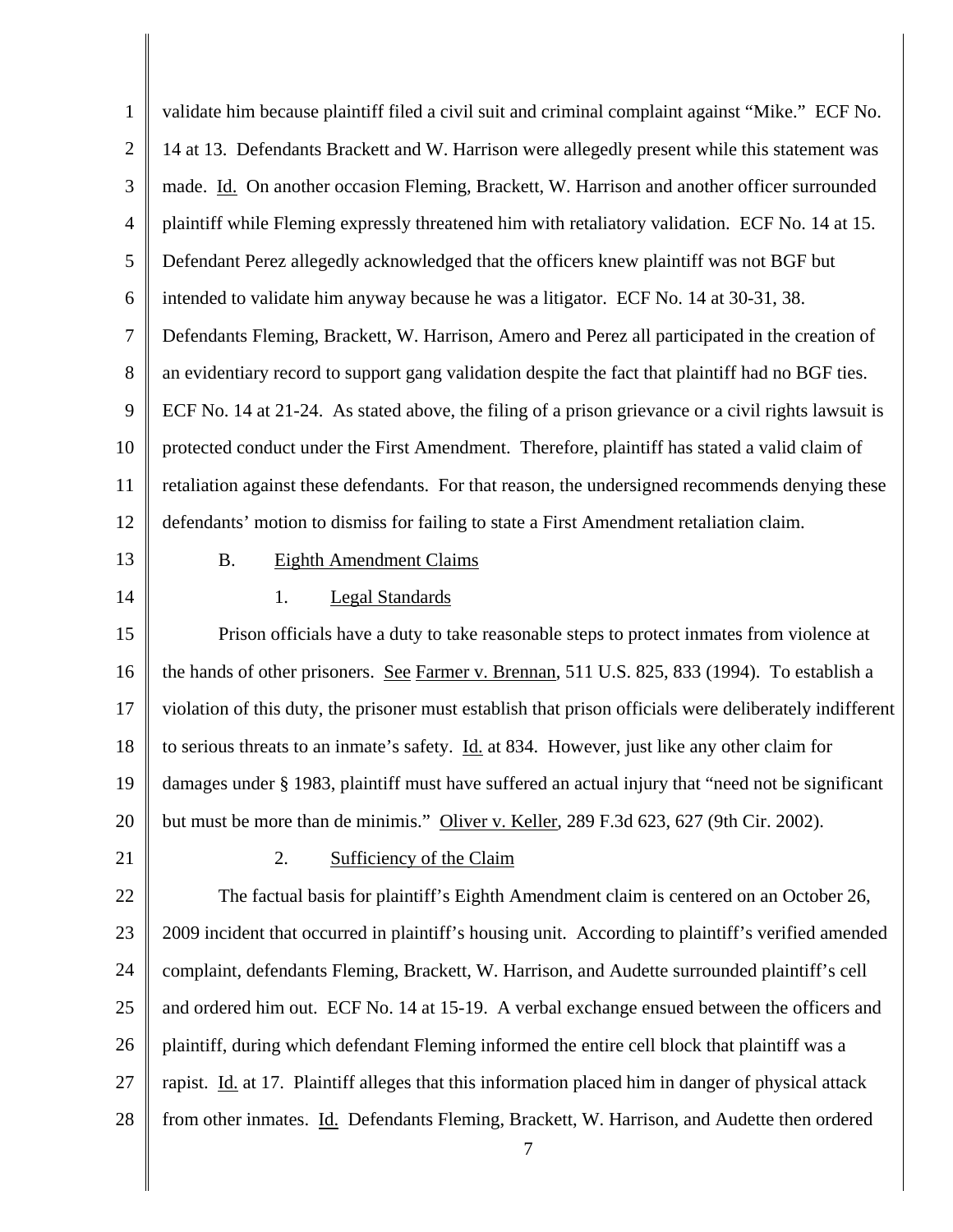1 2 3 plaintiff to strip down in front of the entire cell block and took turns "making [plaintiff] bend over excessive time[s], spreading his buttocks[,] bending over and coughing in [an] attempt to humiliate plaintiff." Id. at 19.

4 5 6 7 8 9 10 11 12 13 14 15 16 17 18 19 20 21 22 23 24 25 These allegations against defendants Fleming, Brackett, W. Harrison, and Audette fail to state an Eighth Amendment claim upon which relief may be granted, because there is no allegation of any actual physical injury. See Oliver v. Keller, 289 F.3d at 627. The exhibits attached to plaintiff's amended complaint undercut his claims of a legitimate fear of physical injury from other inmates who learned about his prior rape conviction. See ECF No. 14-1 at 5- 12. First, plaintiff affirmatively represented that the sexual assault case (which he insists was based on a false accusation) was widely known among the inmate population before Fleming's disclosure. ECF No. 14-1 at 10 (factual statement in support of inmate staff complaint) ("I then stated, Everybody knows about my case. I had a nothing white girl. . ."). Second, an affidavit that plaintiff prepared and circulated to other prisoners to sign suggests that plaintiff won his appeal of the conviction, which was also widely known. ECF No. 14 at 59 ("Fleming said, I saw your appeal on the rape. Did you win it? And Chappell stated, 'If I didn't, I would have been stabbed up or dead 30 years ago.'") Finally, the alleged disclosure occurred in 2009 and plaintiff does not describe any resulting physical harm he has suffered since then. At most plaintiff has alleged emotional harm or fear of harm, which is insufficient to state an Eighth Amendment claim. See Oliver v. Keller, 289 F.3d at 629 (plaintiff may not pursue claims for mental and emotional injury). The humiliation that plaintiff suffered as a result of defendants' strip search falls into this same category. Because plaintiff has failed to allege a "substantial risk of serious harm" as a result of the defendants' conduct in informing other inmates of his prior rape conviction, the undersigned recommends granting defendants Fleming, Brackett, W. Harrison and Audette's motion to dismiss this Eight Amendment claim. See Farmer v. Brennan, 511 U.S. 825, 832-33 (1994).

26 27 28 The court further finds that there are no factual allegations included in the amended complaint or exhibits attached thereto that connect defendants Perez, St. Andre or A. Murphy to the incident on October 26, 2009. Because plaintiff has failed to allege any specific facts

8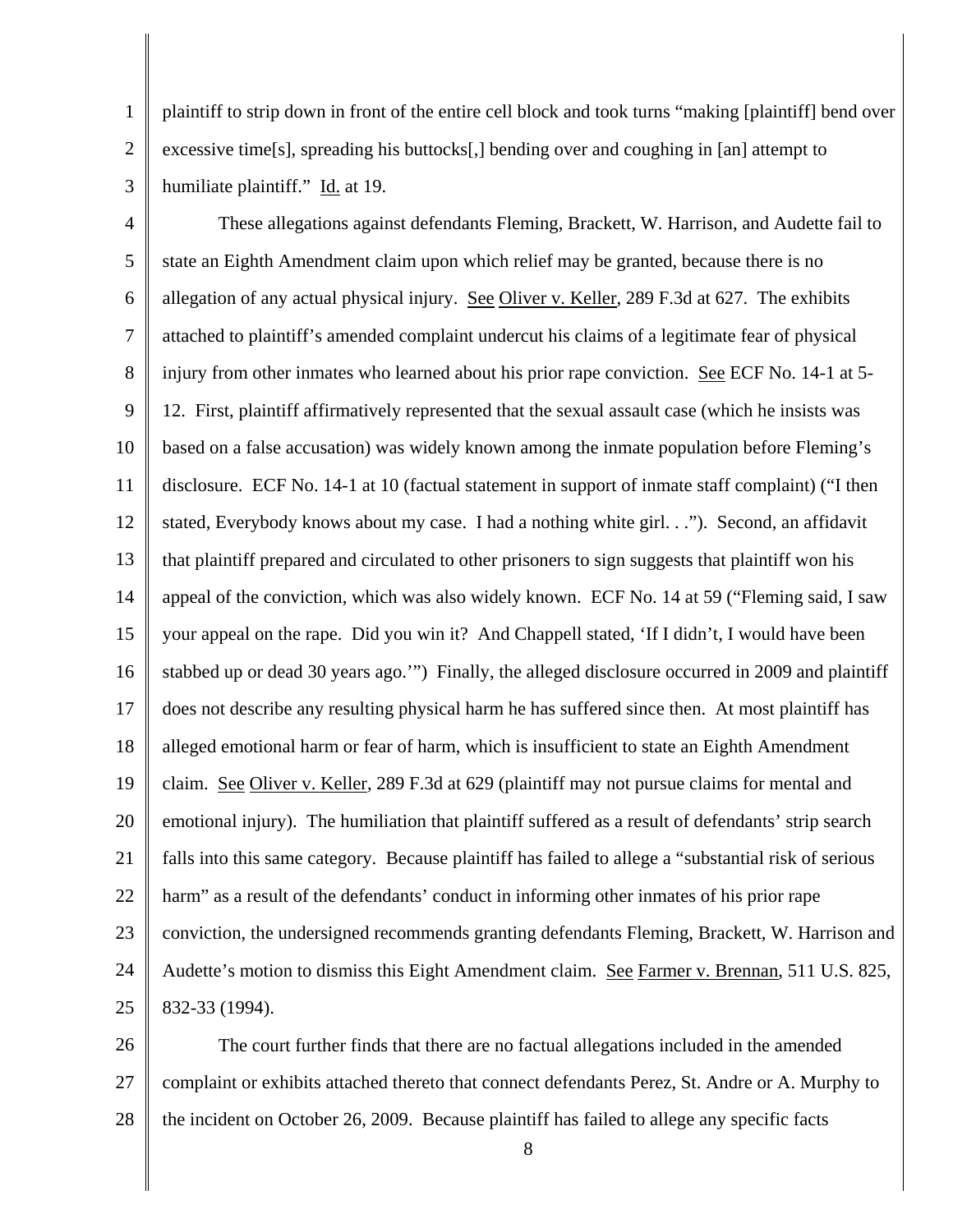1 2 indicating these defendants' personal involvement, the undersigned recommends dismissing the Eighth Amendment claim as to them.

3

C. Supervisory Liability

4

1. Legal Standard

5 6 7 8 9 10 11 12 13 14 15 16 17 18 19 20 Supervisory personnel are generally not liable under § 1983 for the actions of their employees under a theory of respondeat superior. Accordingly, when a named defendant holds a supervisorial position, the causal link between the individual defendant and the claimed constitutional violation must be specifically alleged. See Robertson v. Sichel, 127 U.S. 507, 515–516 (1888) ("A public officer or agent is not responsible for the misfeasances or position wrongs, or for the nonfeasances, or negligences, or omissions of duty, of the subagents or servants or other persons properly employed by or under him, in the discharge of his official duties"); Fayle v. Stapley, 607 F.2d 858, 862 (9th Cir. 1979); Mosher v. Saalfeld, 589 F.2d 438, 441 (9th Cir. 1978), cert. denied, 442 U.S. 941 (1979). Vague and conclusory allegations concerning the involvement of official personnel in civil rights violations are not sufficient. See Ivey v. Board of Regents, 673 F.2d 266, 268 (9th Cir. 1982). Therefore, a "plaintiff must plead that each Government-official defendant, through the official's own individual actions, has violated the Constitution." Ashcroft v. Iqbal, 556 U.S. 662, 676 (2009); see also Ortez v. Washington County, Or., 88 F.3d 804, 809 (9th Cir. 1996) (concluding that it was proper to dismiss where there were no allegations of knowledge of or participation in the alleged violation). $^{2}$ 

21 ////

22

23 24 25 26 27 <sup>2</sup> Plaintiff does not predicate any claim of supervisory liability on an official policy, practice or custom implemented by defendants Cates, McDonald, or Perez. Therefore, the court does not find it necessary to discuss that theory of supervisory liability. Compare Ashcroft v. Iqbal, 556 U.S. 662 (2009) (finding that a supervisor's mere awareness of the discriminatory effects of his or her actions or inaction is not sufficient to state a claim of unconstitutional discrimination); with Starr v. Baca, 652 F.3d 1202, 1216 (9th Cir. 2011) (finding that an inmate had adequately stated a claim against the sheriff in his supervisory capacity because the complaint contained "detailed factual allegations that go well beyond reciting the elements of a claim of deliberate indifference" and because the "complaint plausibly suggest[ed] that Sheriff Baca acquiesced in the

28 unconstitutional conduct of his subordinates….").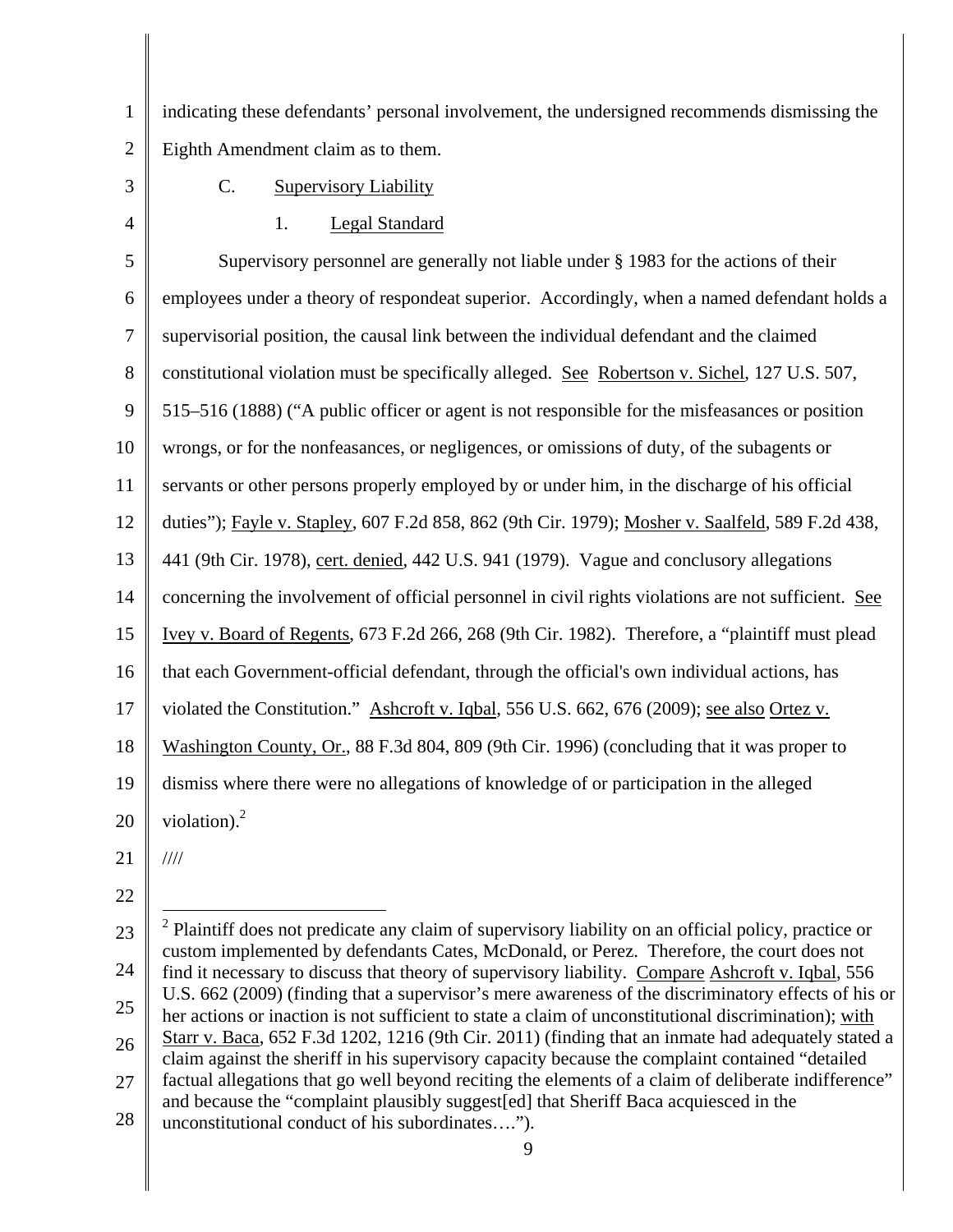## 2. Sufficiency of the Claim

1

2 3 4 5 6 7 8 Defendants Cate and McDonald are named only in Count 11 of plaintiff's amended complaint, which alleges a Fourteenth Amendment due process violation based on insufficient evidence supporting plaintiff's gang validation. See ECF No. 14 at 43. In his amended complaint, plaintiff alleges that defendants Cates and McDonald failed to independently investigate the evidence supporting his gang validation and that they "make's [sic] the decision to retain an inmate in (SHU) and for validation." Id. at 43. This general and conclusory allegation is not sufficient to demonstrate supervisory liability by either Cates or McDonald.

9 10 11 12 13 14 15 16 17 18 19 20 21 22 23 24 Plaintiff further attempts to implicate defendants Cates, McDonald, and Perez based on letters he sent to them complaining about the violation of his constitutional rights. In the letters, plaintiff clearly indicated his intent to include these defendants in a future civil lawsuit in order to obtain additional damages. See ECF No. 14 at 82-87 (letters to Warden McDonald); 89-91 (letter to Associate Warden Perez stating that "I don't expect you to do anything. I am making you responsible… so I can sue you again."). Plaintiff also attaches a memorandum signed by defendant McDonald explaining that plaintiff's November 11, 2009 correspondence concerning allegations of staff misconduct was being returned to plaintiff because it circumvented the CDCR 602 administrative appeal process. See ECF No. 14 at 81. These letters do not support an inference that these defendants were involved in or even knew about the alleged constitutional violations when they happened. Any notice that these defendants received occurred after the alleged retaliatory actions had taken place. Therefore, the amended complaint fails to allege facts affirmatively linking any actions by defendants Cates, McDonald, and Perez to the asserted First Amendment violation based on letters that they received from plaintiff. See Johnson v. Duffy, 588 F.2d 740, 743 (9th Cir. 1978) (emphasizing that Section 1983 liability requires "personal participation in the deprivation").

25 26 27 28 However, plaintiff does specifically allege individual participation by defendant Perez based on statements he purportedly made during a classification hearing on November 5, 2009. See ECF No. 14 at 29. According to the amended complaint, Perez told plaintiff "that if we validate a bunch of you guy's gang members, you litigators, we will change your release dates.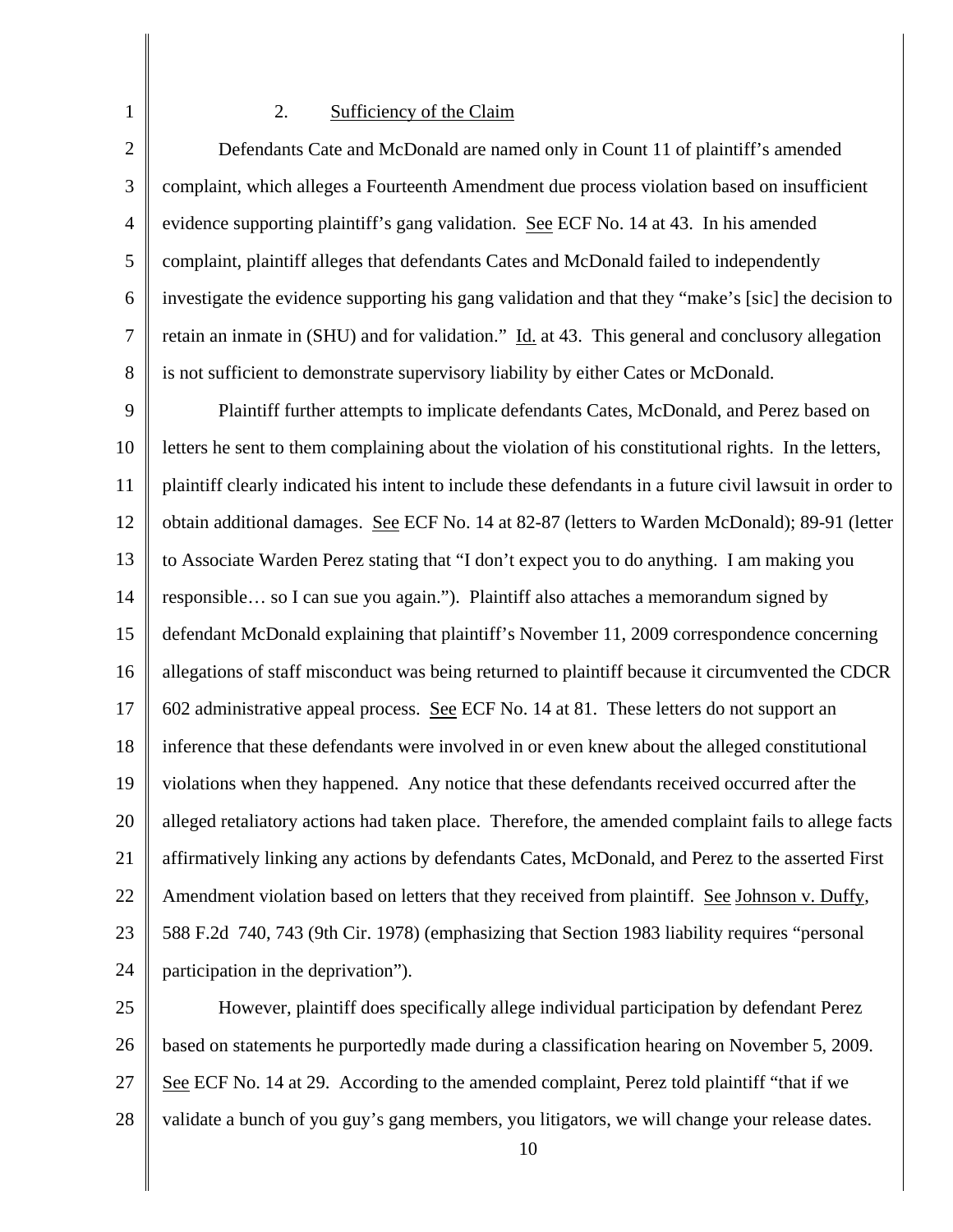1 2 3 4 5 6 7 It's a Senate Bill x3-18. We can't even apply it to inmates that's been locked up (30) years like you have, but we're gonna do it anyway, and by the time you fight it in court, you will have done (3) to (4) extra years." ECF No. 14 at 30-31. These allegations, assumed true for the purposes of the instant motion, are sufficient to state a First Amendment retaliation claim against defendant Perez. For that reason, the undersigned recommends denying the motion to dismiss the First Amendment claim as to defendant Perez, but granting the motion to dismiss as to defendants Cates and McDonald.

- 8
- D. Due Process
- 9

# 1. Legal Standard

10 11 12 13 14 15 16 17 18 19 20 21 22 23 The Fourteenth Amendment's due process clause encompasses both substantive and procedural protections. See Zinermon v. Burch, 494 U.S. 113, 125-28 (1990). As a substantive matter, due process requires that gang validations by prison officials be supported by "some evidence." See Castro v. Terhune, 712 F.3d 1304 n. 4 (9th Cir. 2013) (citing Superintendent v. Hill, 472 U.S. 445, 455 (1985) and Bruce v. Ylst, 351 F.3d 1283, 1287 (9th Cir. 2003)). The Ninth Circuit has explained that "[u]nder Hill, we do not examine the entire record, independently assess witness credibility, or reweigh the evidence; rather, 'the relevant question is whether there is any evidence in the record that could support the conclusion.'" Bruce, 351 F.3d at 1287. Procedural due process "requires that the prison officials provide the inmate with 'some notice of the charges against him and an opportunity to present [the inmate's] views to the prison official charged with deciding whether to transfer [the inmate] to administrative segregation" as well as notice of any adverse decision. Barnett v. Centoni, 31 F.3d 813 (9th Cir. 1994); see also Wilkinson v. Austin, 545 U.S. 209, 229 (2005); Greenholtz v. Inmates of Nebraska Penal and Corr. Complex, 442 U.S. 1, 16 (1979).

24

## 2. Sufficiency of the Claim

25 26 27 28 The amended complaint and attached exhibits establish that plaintiff was afforded all of the procedural protections guaranteed by the due process clause, including notice of the gang validation investigation, an opportunity to be heard by the institutional classification committee, and notice of its findings. See ECF No. 14 at 56, 100; ECF No. 14-1 at 18-28; Cervantes v.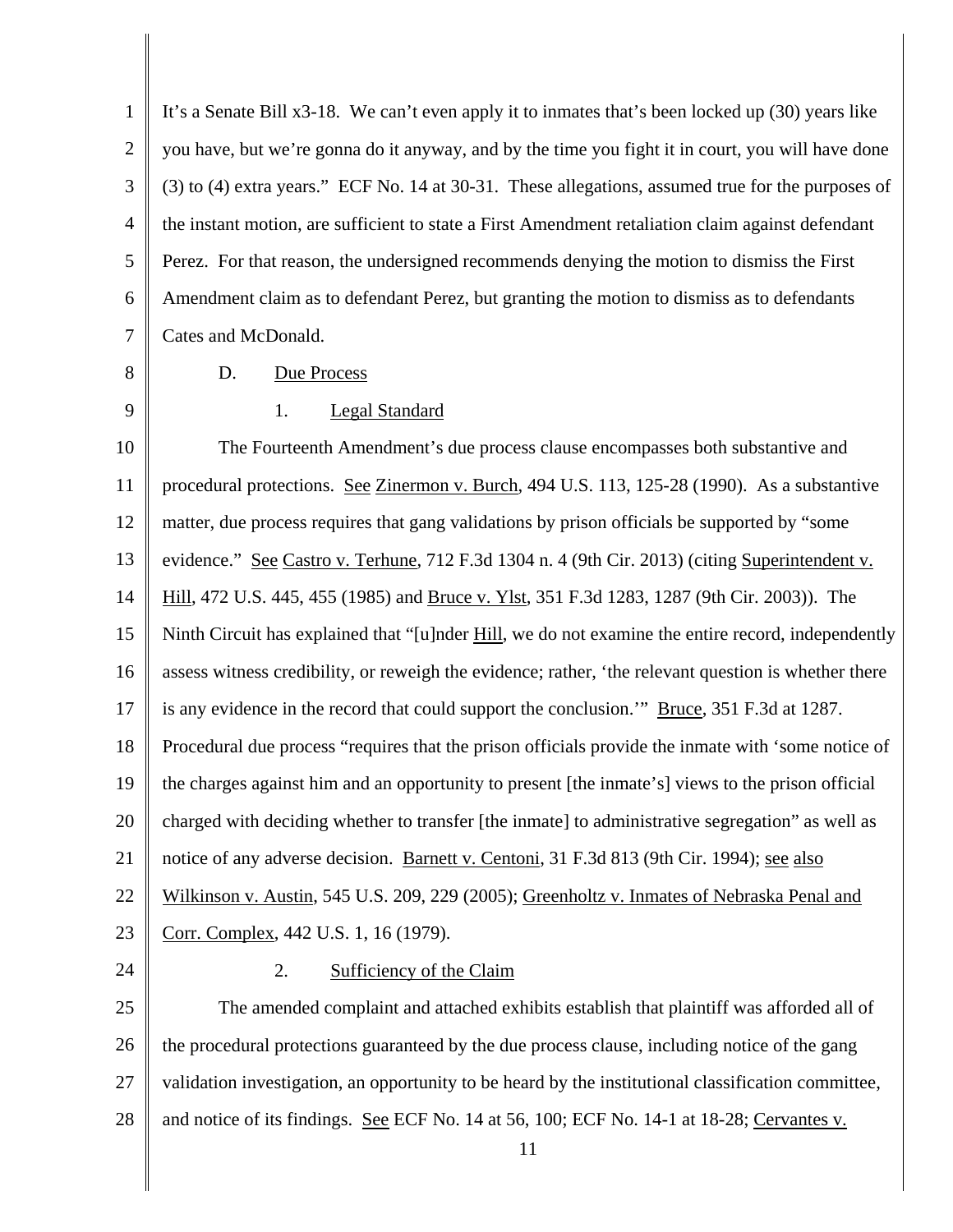1 2 3 4 5 6 Adams, 507 Fed. Appx. 644 (9th Cir. 2013) (unpub.) (affirming the dismissal of due process claims regarding prisoner's gang validation and assignment to the SHU because, even assuming he had a liberty interest in avoiding indeterminate SHU confinement, the facts alleged showed that he received all the process that he was due); Ruiz v. Cate, 436 Fed. Appx. 760, 761 (9th Cir. 2011) (same).<sup>3</sup> Therefore, defendants Cates, McDonald, Perez, J. Harrison, and Marquez's motion to dismiss Count 11 for failing to state a procedural due process claim should be granted.

7 8 9 10 11 12 13 14 15 16 17 18 19 20 To the extent that the motion also seeks dismissal of Count 11's substantive due process challenge to the sufficiency and reliability of the evidence supporting plaintiff's gang validation, however, the undersigned recommends denying the motion. First, plaintiff's challenge to the evidence used to validate him is interconnected with plaintiff's claim of retaliation. Specifically, plaintiff alleges that one of the retaliatory acts taken against him was the fabrication of false evidence to support gang validation. Because of this relationship between plaintiff's First Amendment retaliation claim, which is proceeding, and plaintiff's challenge to the evidence supporting his gang validation, the undersigned recommends that the motion to dismiss the substantive due process challenge be denied. For the reasons discussed *supra* in relation to supervisory liability, the undersigned further finds that plaintiff has not stated a colorable substantive due process claim against defendants Cates, McDonald and Perez. There simply are no factual allegations sufficient to establish these defendants personal involvement in the review of plaintiff's gang validation. Accordingly, the substantive due process challenge is properly plead only as to defendants J. Harrison and Marquez.

21

22

## E. Conspiracy Claim

1. Legal Standard

23 24 25 26 In order to allege a claim of conspiracy under Section 1983, plaintiff must allege facts that demonstrate an agreement or a meeting of the minds amongst the defendants to violate his constitutional rights. See Margolis v. Ryan, 140 F.3d 850, 853 (9th Cir. 1998); Woodrum v. Woodward County, 866 F.2d 1121, 1126 (9th Cir. 1989).

<sup>27</sup>  28  $\overline{\phantom{a}}$  $3$  These unpublished decisions are citable pursuant to Rule 32.1 of the Federal Rules of Appellate Procedure. See also 9th Cir. R. 36-3.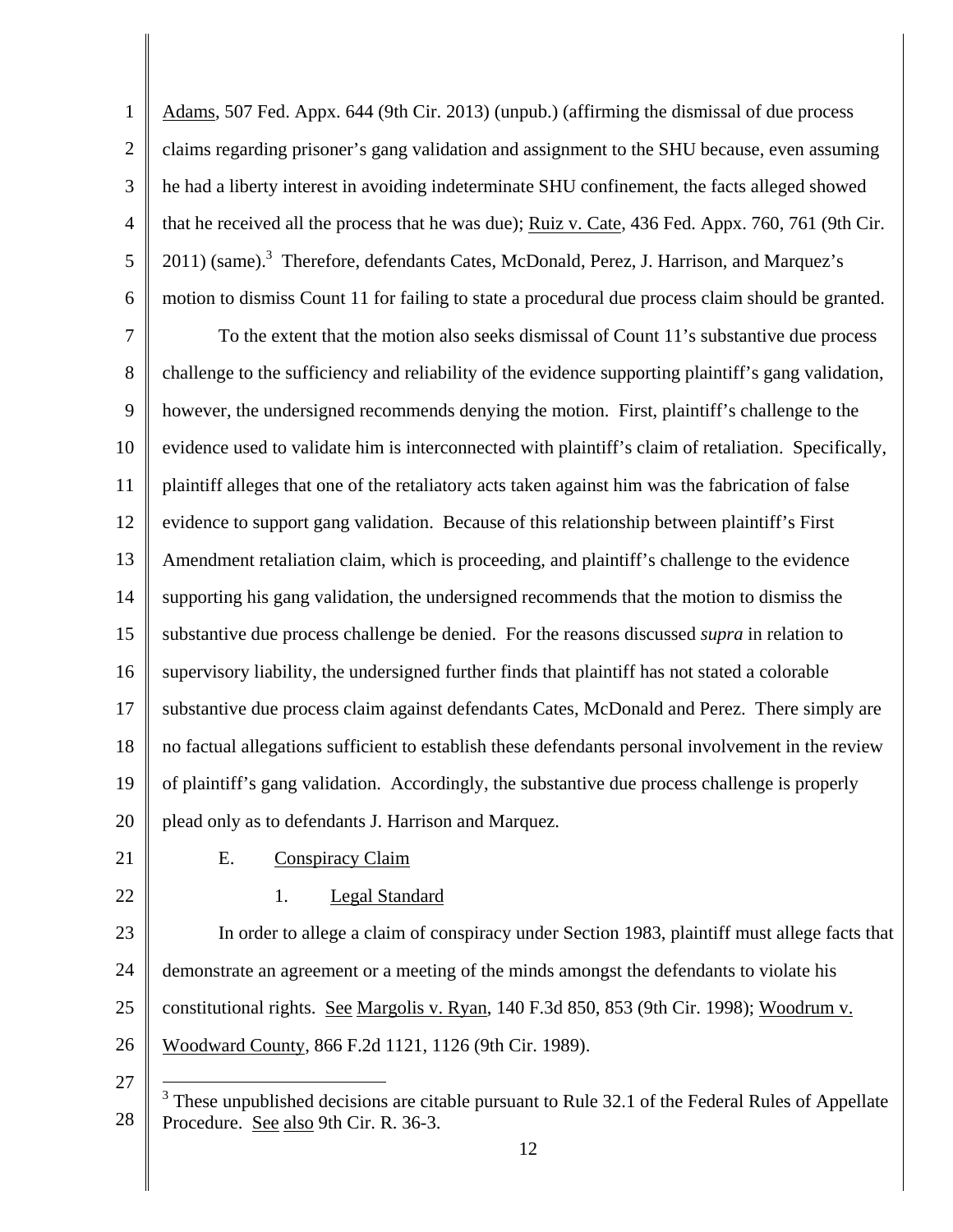# 2. Sufficiency of the Claim

1

∥

| $\mathbf{2}$   | Here, plaintiff's conclusory assertions of a conspiracy among the defendants fail to satisfy         |
|----------------|------------------------------------------------------------------------------------------------------|
| 3              | the requirement of a specific agreement or meeting of the minds. That is especially so as it relates |
| $\overline{4}$ | to defendant Murphy, who was employed at a different prison than the other defendants in 2009        |
| 5              | when the alleged conspiracy was apparently hatched. No facts demonstrating the existence of an       |
| 6              | agreement are pleaded as to any defendant. Accordingly, the undersigned recommends                   |
| $\tau$         | dismissing the conspiracy claim as to all defendants because plaintiff has failed to state a claim   |
| 8              | upon which relief may be granted.                                                                    |
| $\mathbf{9}$   | Motion to Dismiss for Failure to Exhaust Administrative Remedies<br>V.                               |
| 10             | Defendant Murphy also moves for dismissal of the amended complaint under Rule 12(b),                 |
| 11             | on the ground that plaintiff failed to exhaust his administrative remedies as required under 42      |
| 12             | U.S.C. § 1997e(a). See ECF No. 54. Because the undersigned has concluded that plaintiff has          |
| 13             | failed to state an Eighth Amendment claim against Murphy, the court finds it unnecessary to          |
| 14             | address the separate motion to dismiss for failure to exhaust administrative remedies. Likewise,     |
| 15             | the undersigned finds it unnecessary to address defendant Murphy's contention that the claim         |
| 16             | against him is time-barred. See ECF Nos. 68 at 3-4.                                                  |
| 17             | VI.<br>Conclusion                                                                                    |
| 18             | For the reasons explained above, IT IS HEREBY RECOMMENDED that:                                      |
| 19             | 1. Defendant Murphy's motion to dismiss (ECF No. 51) be GRANTED for failing to state                 |
| 20             | an Eighth Amendment or a retaliation/conspiracy claim upon which relief can be granted;              |
| 21             | 2. Defendant Murphy's motion to dismiss for failing to exhaust administrative remedies               |
| 22             | (ECF No. 54) be DENIED AS MOOT based on the court's recommendation to dismiss defendant              |
| 23             | Murphy on other grounds;                                                                             |
| 24             | 3. The remaining defendants' motion to dismiss (ECF No. 42) be GRANTED IN PART                       |
| 25             | and the following claims dismissed:                                                                  |
| 26             | Plaintiff's First Amendment retaliation claim against Defendant Fleming based<br>a.                  |
| 27             | on the allegation that Fleming validated plaintiff as a gang member because of plaintiff's use of    |
| 28             | derogatory language;                                                                                 |
|                | 13                                                                                                   |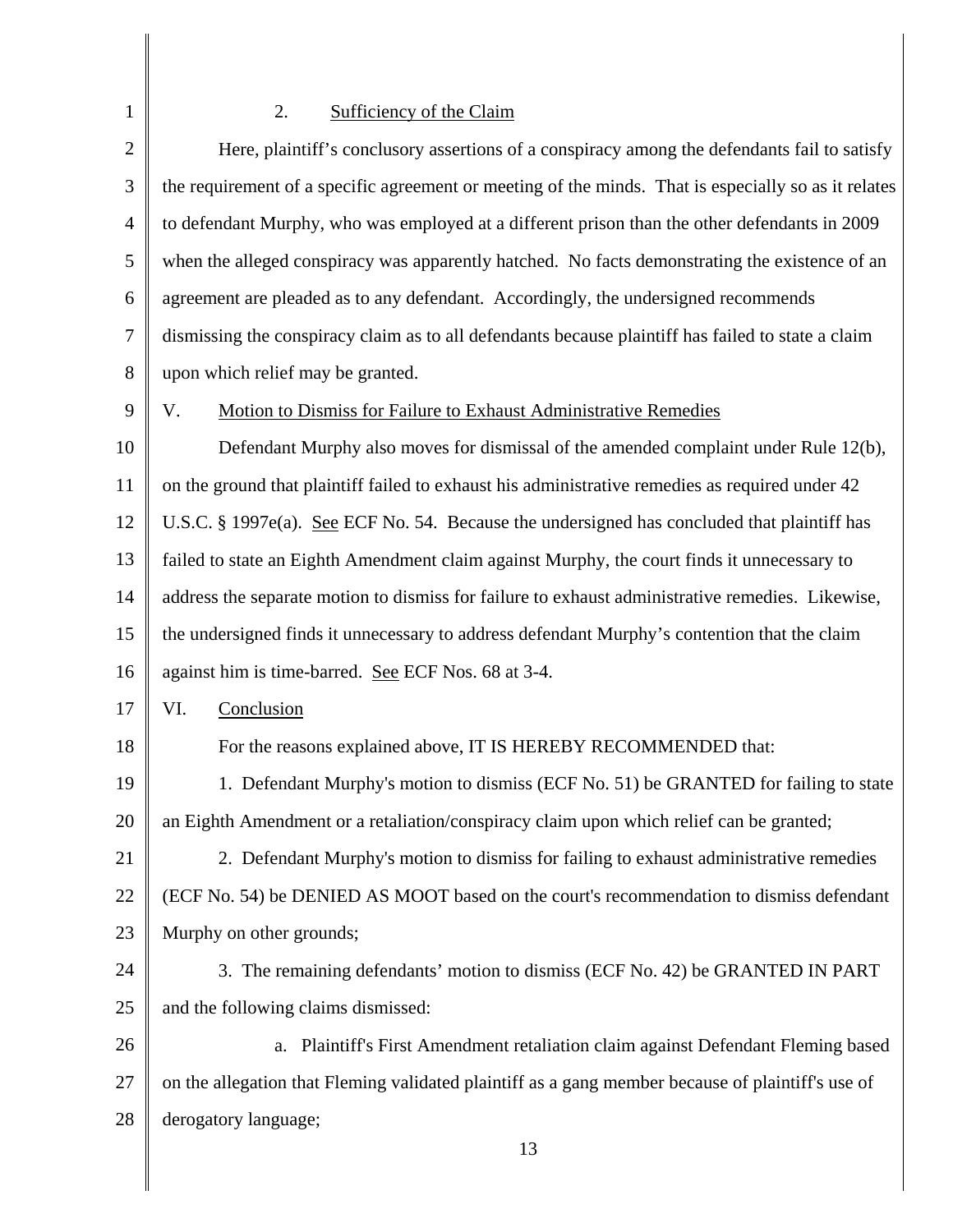| $\mathbf{1}$   | b. Plaintiff's Eighth Amendment claim as to Defendants Fleming, Brackett, W.                           |
|----------------|--------------------------------------------------------------------------------------------------------|
| $\overline{2}$ | Harrison, Audette, Perez, and St. Andre;                                                               |
| 3              | c. Plaintiff's procedural due process claim against Defendants Cates, McDonald,                        |
| $\overline{4}$ | Perez, J. Harrison and Marquez;                                                                        |
| 5              | d. Plaintiff's substantive due process claim against Defendants Cates, McDonald,                       |
| 6              | and Perez;                                                                                             |
| 7              | e. Plaintiff's First Amendment retaliation claim against Defendants Cates and                          |
| 8              | McDonald; and                                                                                          |
| 9              | Plaintiff's conspiracy claims as to all remaining defendants<br>f.                                     |
| 10             | 4. The defendants' motion to dismiss (ECF No. 42) be DENIED IN PART as to the                          |
| 11             | following claims only:                                                                                 |
| 12             | a. Plaintiff's First Amendment retaliation claim against Defendants Fleming,                           |
| 13             | Brackett, W. Harrison, Amero, and Perez;                                                               |
| 14             | b. Plaintiff's substantive due process claim against Defendants J. Harrison and                        |
| 15             | Marquez; and                                                                                           |
| 16             | 5. Defendants Fleming, Brackett, W. Harrison, Amero, Perez, J. Harrison, and Marquez                   |
| 17             | be ordered to file an answer to the claims identified in the previous paragraph within thirty days     |
| 18             | of the district judge's review and adoption of these Findings and Recommendation.                      |
| 19             | These findings and recommendations are submitted to the United States District Judge                   |
| 20             | assigned to the case, pursuant to the provisions of $28$ U.S.C. § $636(b)(1)$ . Within twenty-one days |
| 21             | after being served with these findings and recommendations, any party may file written                 |
| 22             | objections with the court and serve a copy on all parties. Such a document should be captioned         |
| 23             | "Objections to Magistrate Judge's Findings and Recommendations." Due to the exigencies of the          |
| 24             | court's calendar, there will be NO EXTENSIONS OF TIME GRANTED in which to file                         |
| 25             | objections. Any response to the objections shall be served and filed within fourteen days after        |
| 26             | service of the objections. The parties are advised that failure to file objections within the          |
| 27             | $\frac{1}{1}$                                                                                          |
| 28             | 1111                                                                                                   |
|                | 14                                                                                                     |